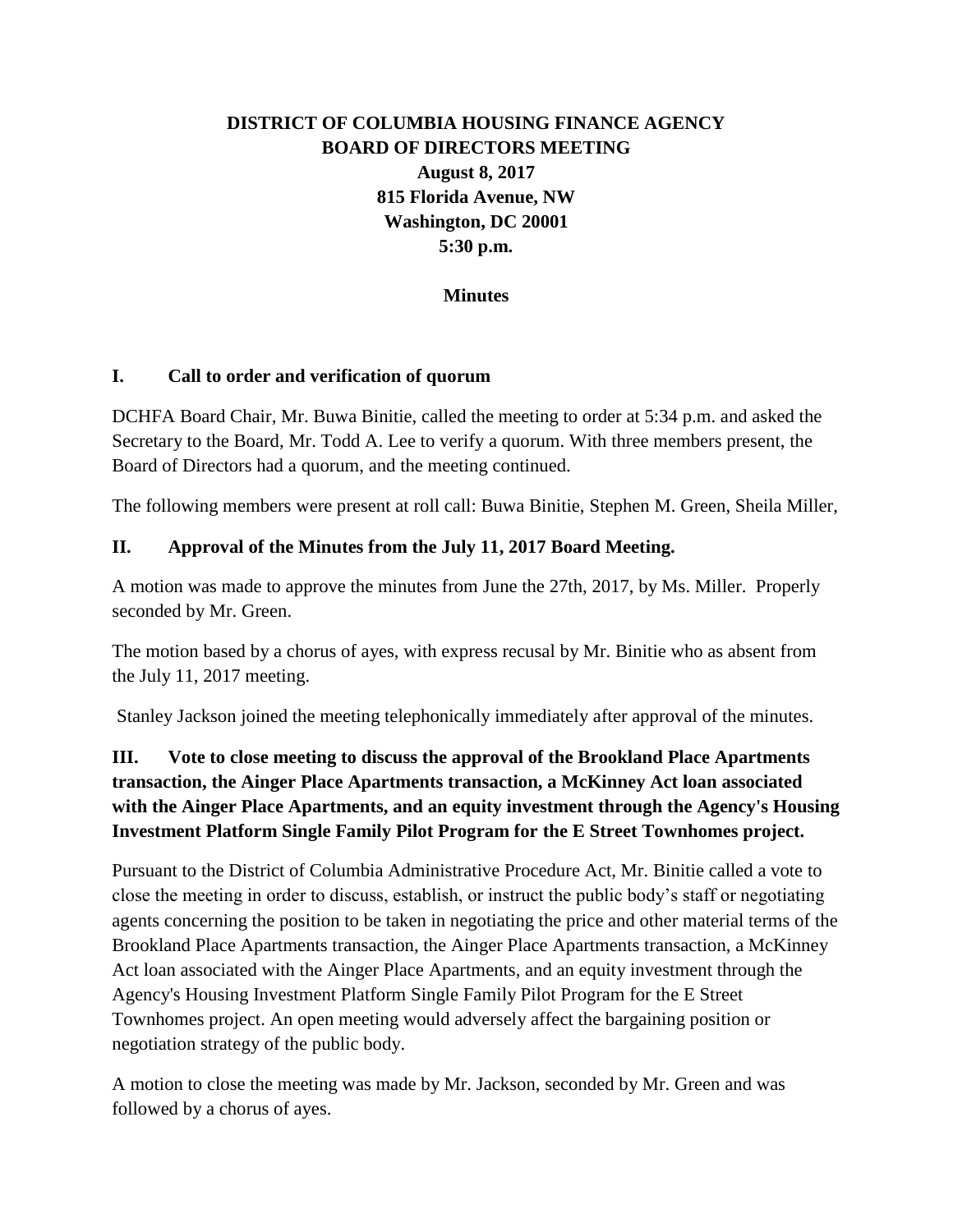The meeting was closed by unanimous consent at 5:39p.m and resumed at 6:54p.m.

# **IV. Consideration of DC HFA Eligibility Resolution number 2017-20, Brookland Place Apartments transaction**

Bobvala Tengen, DCHFA Multifamily Loan Underwriter presented the following:

- DCHFA staff recommended adoption of DCHFA Eligibility Resolution for the Brookland Place transaction in the amount not to exceed \$12.5 million.
- The principal developer and Sponsor of the project is Wesley Housing Development Corporation
- Additional members of the development team include:
	- o Monarch as the General Contractor, Stoiber+Associates as the Architect of Record and
	- o Wesley Property Management Company as the Management Agent
- The Project will be located at 617 Hamlin Street NE, 621 Hamlin Street NE, 625 Hamlin Street NE, 629 Hamlin Street NE, 633 Hamlin Street NE, 637 Hamlin Street NE, 641 Hamlin Street NE, 643 Hamlin Street NE, 2908 7th Street NE, 2912 7th Street NE, 2916 7th Street NE, 2920 7th Street NE and will consist of the acquisition, rehabilitation and construction of a 12 midrise building which consists of 80 units. The floor plan will also be reconfigured at 617 Hamlin Street to create (6) two bedroom units and (6) efficiency units and construct a new management office, community room and accessible laundry facility.
- The total Project development cost will be approximately \$22.05 million or (approximately \$276,000 per unit). The Sponsor plans to complete a substantial renovation and has estimated a gross construction budget of approximately \$9.2 million or \$115,399 per unit.

# **Construction**

- Construction period is estimated to be 18 months.
- The Agency anticipates closing on this transaction in January 2018.

# **Financing**

- The total Project development cost of approximately \$22.05 million will be financed with short term tax exempt obligations, a loan from the DC Department of Housing and Community Development (DHCD), Low Income Housing Tax Credit (LIHTC) equity and deferred developer fee.
- The investor, SunTrust Community Capital, is anticipated to purchase tax credits at a rate of \$1.00 per \$1.00 of credit yielding a LIHTC equity contribution of \$7.2 million
- The Sponsor has received an award letter stating they are willing to provide Housing Production Trust Fund Financing in an amount not to exceed \$8,825,000. DHCD projects they will take this project to loan committee in August 2017.

The capital stack is as follows:

- $\bullet$  \$10.1 million in tax exempt obligations (\$4,923,717 in short term and \$5,147,383 in long term)
- \$7.2 million in equity raised through syndication of LIHTCs
- \$916,892 in deferred developer fee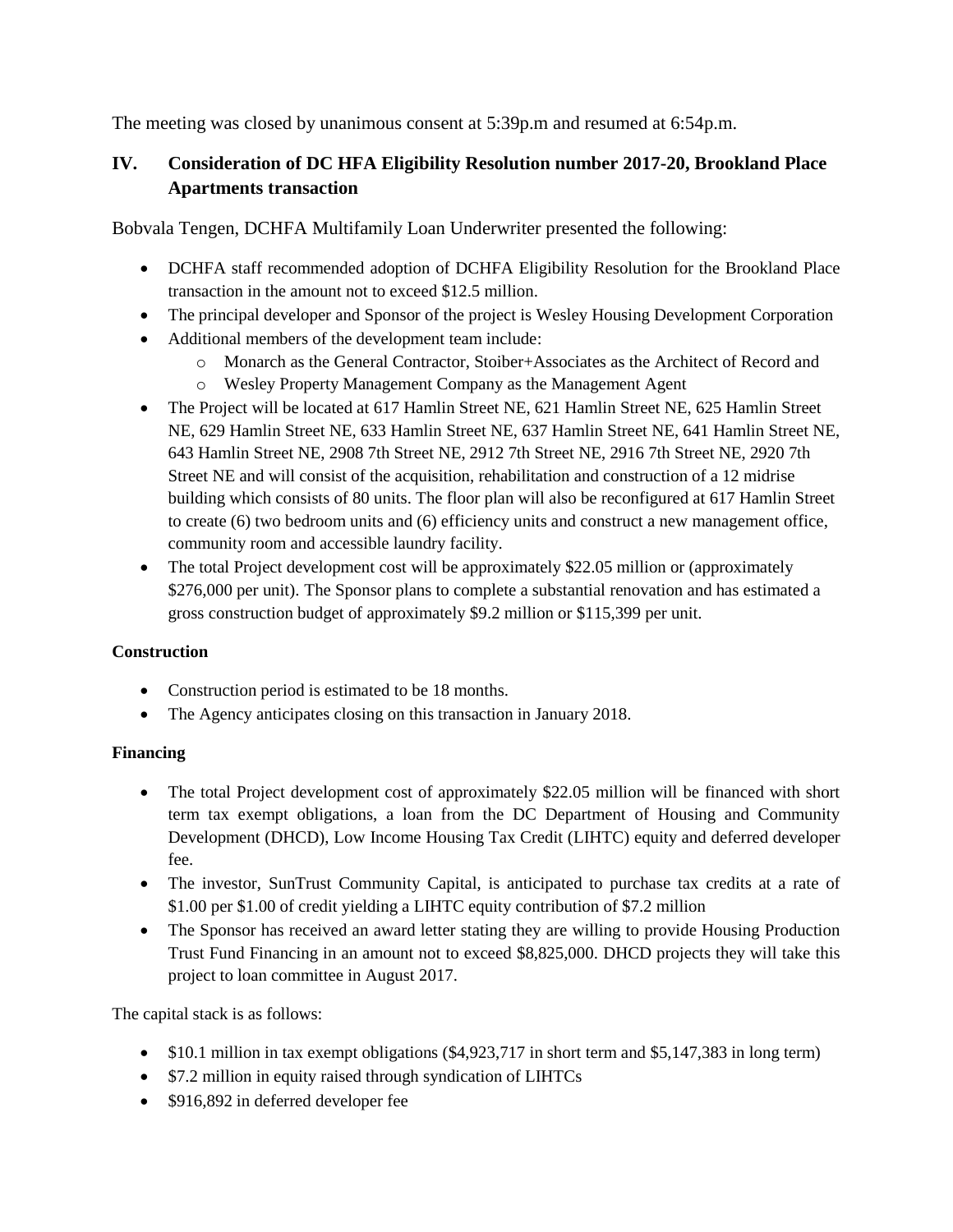#### Operations:

100% of the units will be set aside for households at or below 60% of AMI for both bonds and tax credits. 15 units will be reserved for individuals at or below 30% of AMI and 65 units will be reserved for individuals at or below 60% of AMI per agreement with DC Housing Authority (DCHA) and DHCD.

With respect to the Program

- The bedroom mix is as follows
	- o (6) efficiency units
	- $0 (68) 1 BR$
	- $0 (6) 2 BR$

### **Project Economics**

The projected gross potential revenue for the project is \$991,332 DCHFA staff assumed a 5% vacancy for an effective gross income of \$953,165. Total operating expenses of \$560,768 or approximately \$7,010 per unit. The project's net operating income is \$392,397.

Mr. Tengen turned the presentation over to Shelley Murphy, President and CEO of Wesley House Development Corporation (Wesley). After expressing her gratitude to members of the Wesley House staff who worked on transaction, Ms. Murphy turned the presentation over to Kamilah McAfee, Wesley Director of Real Estate Development who provided an extensive overview of the financial and architectural components of the transaction, including most notably the retention of screened porches.

Mr. Green inquired on the presence of the screened porches in the presented renderings. Ms. McAfee acknowledged that the rendering was unclear with regard to the feature, but sought to assure the Board of its presence. Mr. Binitie provided his assessment of the porch as a covered balcony.

Mr. Binitie inquired on the nature and status of the developer's tenant relocation plan. Ms. McAfee explained that Wesley is holding open vacancies and residents who moved in under Wesley's tenure are on short-term leases with month-to-month notices for relocation. As of the presentation, there were seven vacancies, with the need for 18 or 19 in total at time of construction. Tenants' relocation will last for a period of two to three months. However, one building ("617") may require four month relocation periods due to the extensive nature of planned renovation. Ms. McAfee indicated that Wesley maintains a board member relationship with a market-rate multifamily property owner in the area with whom it has begun conversation about master leasing space for relocated tenants.

Mr. Binitie inquired on whether internal utilities will be turned off. Ms. McAfee responded in the affirmative. She then discussed an ongoing survey to identify existing tenant circumstances relevant to relocation (e.g. families with school-age children, hoarders). Mr. Binitie expressed the importance of catering to families with children attending school in the area.

Mr. Binitie inquired on Certified Business Enterprise (CBE) outreach. Ms. McAfee discussed meeting with the DC Department of Small and Local Business, and stated that the project architect and interior designer are CBEs. She went on to state that the project general contractor has experience with meeting District CBE requirements.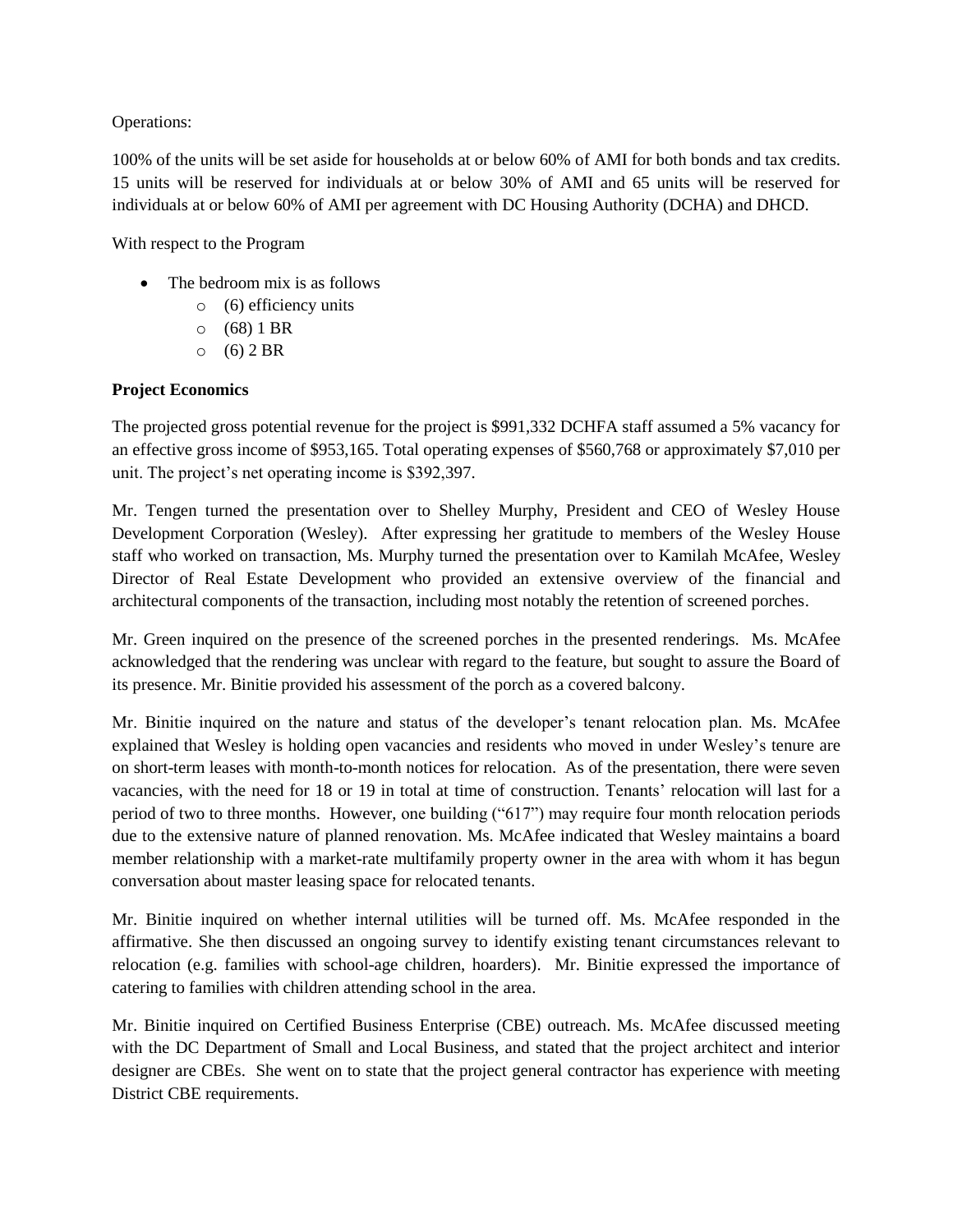Mr. Green citing his contemporaneous Google Maps search, indicated that he could not identify the afore discussed screened-in porches. Mr. Tengen explained that the porches were not likely viewable online, as they are located at the rear of the property. Mr. Tengen then promised to deliver pictures of the porches to the Board, which Mr. Binitie noted for the record.

Mr. Binitie provided Mr. Green with an image that he (Mr. Green) was able to examine up-close. Mr. Green was then able to identify the presence of the screen, which he described as "translucent." Mr. Binitie stated for the record that Mr. Green was now "satisfied" with regard to his ability to recognize the screens.

Mr. Binitie called for a motion to approve the resolution.

A motion to approve the resolution was made by Mr. Green and seconded by Ms. Miller. Mr. Lee then took a roll call vote. All present members voted in the affirmative. The motion carried.

**V. DC HFA Eligibility Resolution number 2017-21, Ainger Place Apartment transaction, and DC HFA Resolution number 2017-14gm, a McKinney Act loan associated with Ainger Place Apartments.**

Carrie Fischer, DCHFA Multifamily Loan Underwriter presented the following:

- The Principal Developer and Sponsor of the project is Ainger Place Associates, LLC, which is controlled by Ainger-Michaels, LLC, an affiliate of Michaels Development Company, and Ainger Place Development Corporation, a nonprofit entity affiliated with Emmanuel Baptist Church of South East Washington. Michaels Development Company I, LP will be the guarantor for the Project.
- In addition to the Sponsor, the development team includes:
	- o Bozzuto Construction Company who will be the general contractor
	- o Interstate Realty Management will serve as the Property Management agent
	- $\circ$  and Kitchen & Associates is the architect of record, and McKissack & McKissack will be the local architect for the Project and provide guidance and quality control related to applicable local codes and standards.
- Project will be located at 2410-2412 Ainger Place in the Randall Heights neighborhood of Southeast Washington, DC.
- The property is currently improved with a 24-unit partially occupied apartment building that will be demolished to make way for a new 3-story, 72-unit apartment building.
- All of the tenants in the existing building will be permanently relocated by the end August, and the tenants will have the option to return once the Project is completed.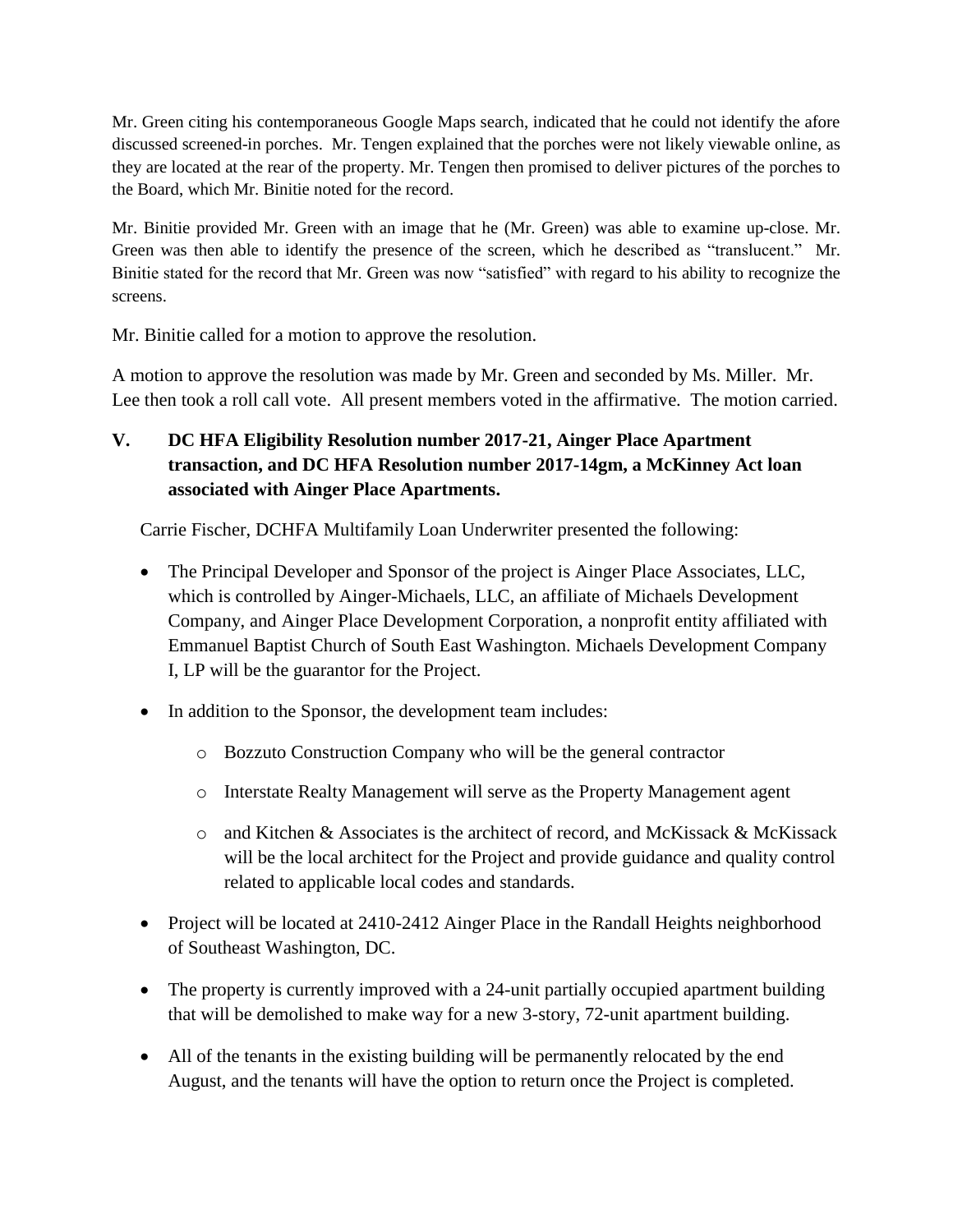• The estimated construction schedule is 19 months and estimated lease up schedule is six months. The lease up schedule is based on an estimated absorption of 12 units per month.

# **Financing**

- The acquisition and construction of the Project, which is estimated to cost \$27 million, will be financed by a combination of tax exempt bonds issued by DCHFA, a FHA Insured 221(d) 4 loan, proceeds from the syndication of 4% LIHTC, a subordinate loan from the DC Department of Housing and Community Development's Housing Production Trust Fund, DC PACE, a land promissory note, and deferred developer fee.
- The long term financing will be funded from the proceeds of a FHA 221(d) 4 loan with Pillar Financial serving as the construction to permanent lender.
- The LIHTC syndicator, Riverside Capital, is anticipating a LIHTC purchase rate of \$0.97 per credit for an estimated equity amount of \$9.4 million
- The total permanent capital stack is as follows:
	- $\circ$  \$5.5 million FHA 221(d)4 loan
	- o \$10.6 million in subordinate debt from DCHD's HPTF
	- o \$9.4 million in equity generated through the syndication of LIHTC
	- o \$500,000 from DC PACE
	- o \$384,000 from a land promissory note
	- o \$672,000 in deferred developer fee

# **Program**

- The Project will consist of 72 units of which: **34** are One Bedroom units, **30** are Two Bedroom units, and **8** are Three Bedroom units. Eighteen of the units will receive Low Rent Supplement Program (LRSP) subsidy, eight of which will be set-aside as permanent supportive housing units for formally homeless women.
- The Project was underwritten using 2017 LRSP rent levels, however, based on feedback received form the DCHA after the Board Package distribution the LRSP underwritten rents will need to be adjusted. The Sponsor has started working through this and will need to restructure the deal a needed prior to final bond approval.
- Open Arms Housing will be engaged in comprehensive case management for the PSH tenants and Better Tomorrows will be the general tenant services provider.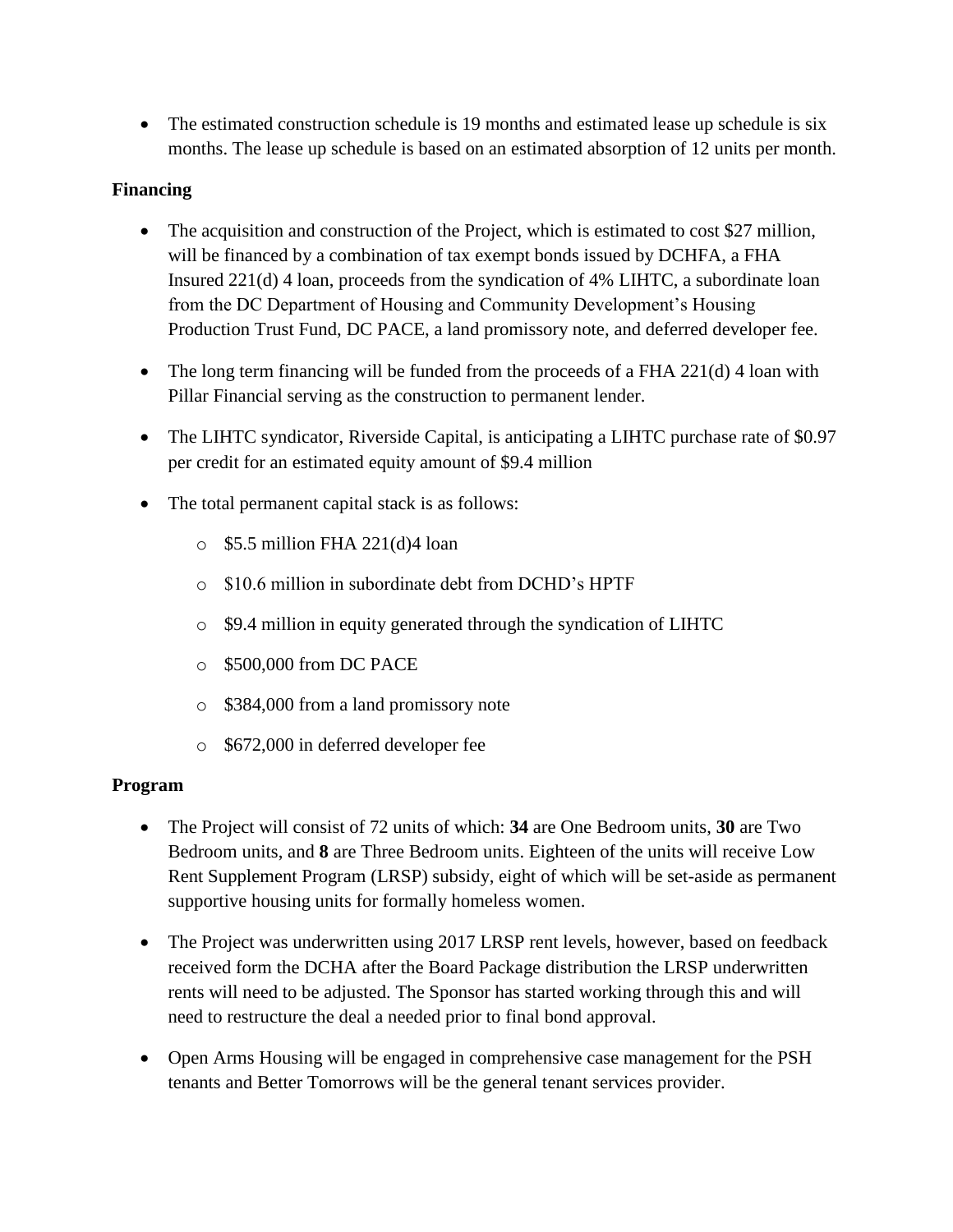All the units will serve households at or below 50% of area median income. However, for bonds and tax credits the selected set aside will meet the 20% of units at 50% of AMI test.

# **McKinney Act Loan**

• The Sponsor is also requesting a McKinney Act Predevelopment loan that will be used towards soft cost related to the predevelopment work associated with the Ainger Place transaction. The \$1.46 million predevelopment budget will be financed by a \$700,000 McKinney Act Loan and \$762,375 in developer equity. Three units will be subject to the McKinney Act very low income restrictions (50% AMI) for a ten year period.

Ms. Fischer then opened the meeting to the development team whose members introduced themselves (Paull Blackman, JLL, Kenneth Crawford, Chief Operating Officer, Michaels Development Company (Michaels), Terry Gould, Ainger Place Development Corporation (APDC) and Emmanuel Baptist Church, Vandana Sareen, Primary Developer)

Mr. Gould and Mr. Crawford provided an extensive overview of the project history, including the process by which Michaels became affiliated with the project. Mr. Binitie inquired on the status of the arrangement with Michaels. Mr. Gould and Ms. Sareen confirmed that a joint venture agreement had been executed. Ms. Sareen specified that Michaels is the lead developer.

Mr. Binitie inquired on the person/firm legally representing Emanuel Baptist Church. Mr. Gould responded that one John Dalton is the project attorney. When pressed by Mr. Binitie Mr. Gould conceded that the aforementioned church is not independently represented by counsel. Mr. Binitie advised Mr. Gould that Emmanuel Baptist Church should secure legal counsel. Mr. Green asked whether APDC has retained counsel. Mr. Gould responded that the church is currently interviewing attorneys to provide representation on the transaction. Mr. Binitie expressly encouraged that action.

Mr. Binitie requested summary of the tenant relocation plan at the site. Ms. Sareen indicated that the developer provided a Uniform Relocation Act plan to DHCD, which it approved in 2016. 14 residents occupied the building at the time of application. Relocation was initiated in the fall of 2016. Changes in the equity market stalled the project and relocation was halted in 2016 and reinitiated in summer 2017. Currently, seven families remain, and the final four were expected to relocate by the end of July 2017. Mr. Binitie asked whether tenants were being relocated to different properties. Ms. Sareen responded in the affirmative, adding that relocation is based on choice. Mr. Binitie asked whether rent differentials are being met by the developer. Ms. Sareen responded in the affirmative. Mr. Binitie asked whether the developer remains in contact with relocated tenants and inquired on the length of the construction period. Ms. Sareen responded 15 months, adding that relocated tenants will be tracked and provided first option to apply to return to the property at marketing.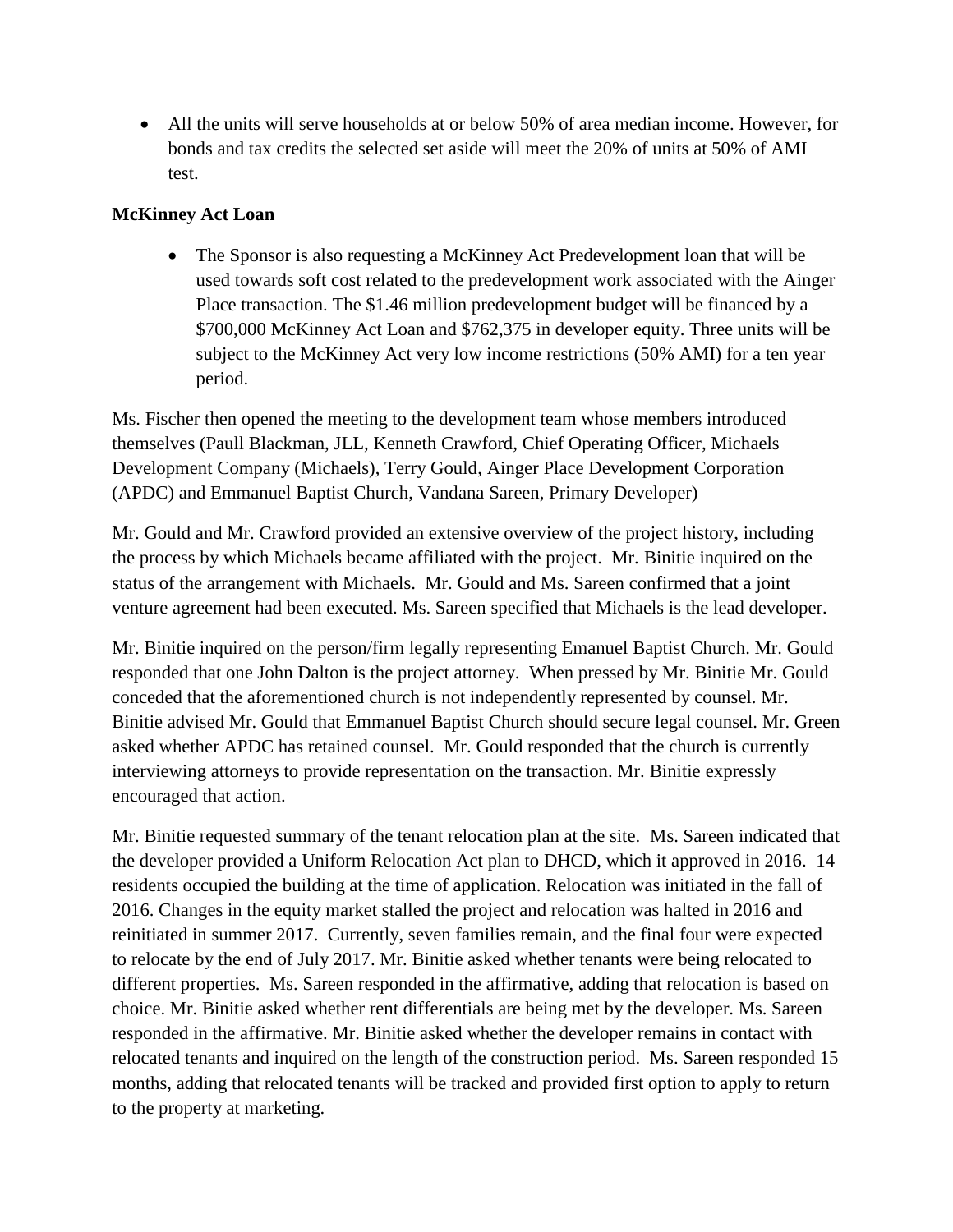Mr. Binitie inquired on other issues of note. Ms. Sareen discussed the existence of a \$1.7 million funding gap caused by a downturn in the tax credit equity market since original deal conception, and that the developer has approached DHCD to fill that gap. Mr. Binitie inquired on tax credit pricing. Mr. Crawford responded 96-97 cents per the developer's syndicator, down from \$1- \$1.05 at project conception. After some discussion about the state of the current tax credit equity markets, Mr. Binitie instructed the developer to seek an increase in LI HTC pricing. Mr. Green concurred, and maintained that current market pricing is indeed higher than that presented by the developer.

Mr. Binitie inquired on the status of building permits at the site. Mr. Blackman responded that permit applications were submitted and a meeting with the DC Department of Consumer and Regulatory Affairs (DCRA) was scheduled for the August 9, 2017. Mr. Binitie inquired on the status of environmental permitting. Mr. Blackman responded that the developer was in the submission/intake process with DCRA. Mr. Binitie discussed that the environmental permitting process spans roughly five months. Ms. Sareen refreshed Mr. Blackman's recollection that submission was been completed.

Mr. Binitie inquired on the source of savings under the Property Assessed Clean Energy (PACE) component of the transaction. Ms. Sareen indicated that energy savings on the process will derive from solar panels tied to master metered common areas and water savings. When asked about the source of water savings, Ms. Sareen was unclear but made reference to inquiring with a technical expert on the project.

Mr. Green inquired on the purpose of PACE in the face of FHA underwriting to lower utility cost. Ms. Sareen admitted that she did not have an answer to Mr. Green's question. Mr. Green proceeded to state that more proceeds would derive from an FHA loan underwritten to energy savings than though PACE. Mr. Binitie concurred. Ms. Sareen indicated that the developer examined enhanced FHA financing, but appraisal and related loan-to-value foreclosed that option.

Ms. Sareen indicated that PACE provides guaranteed financing on deeper utility savings, where FHA does not.

Mr. Binitie asked whether the developer reached out to CBE's and DSLBD. Mr. Blackman responded Business Development Specialist with that Agency, Patricia Harrison. Mr. Blackman discussed ongoing outreach to general contractors. Mr. Green inquired on the identity of an already-selected contractor. Mr. Blackman responded, Esposito.

After some discussion on the CBE eligible cost, and the pool of available CBEs, Mr. Binitie directed the developer to ready a more complete CBE course of action, as Board Member Bryan "Scottie" Irving will likely probe deeply into the matter at Final Bond Resolution. Mr. Blackman stated his estimate of roughly 40 percent CBE participation.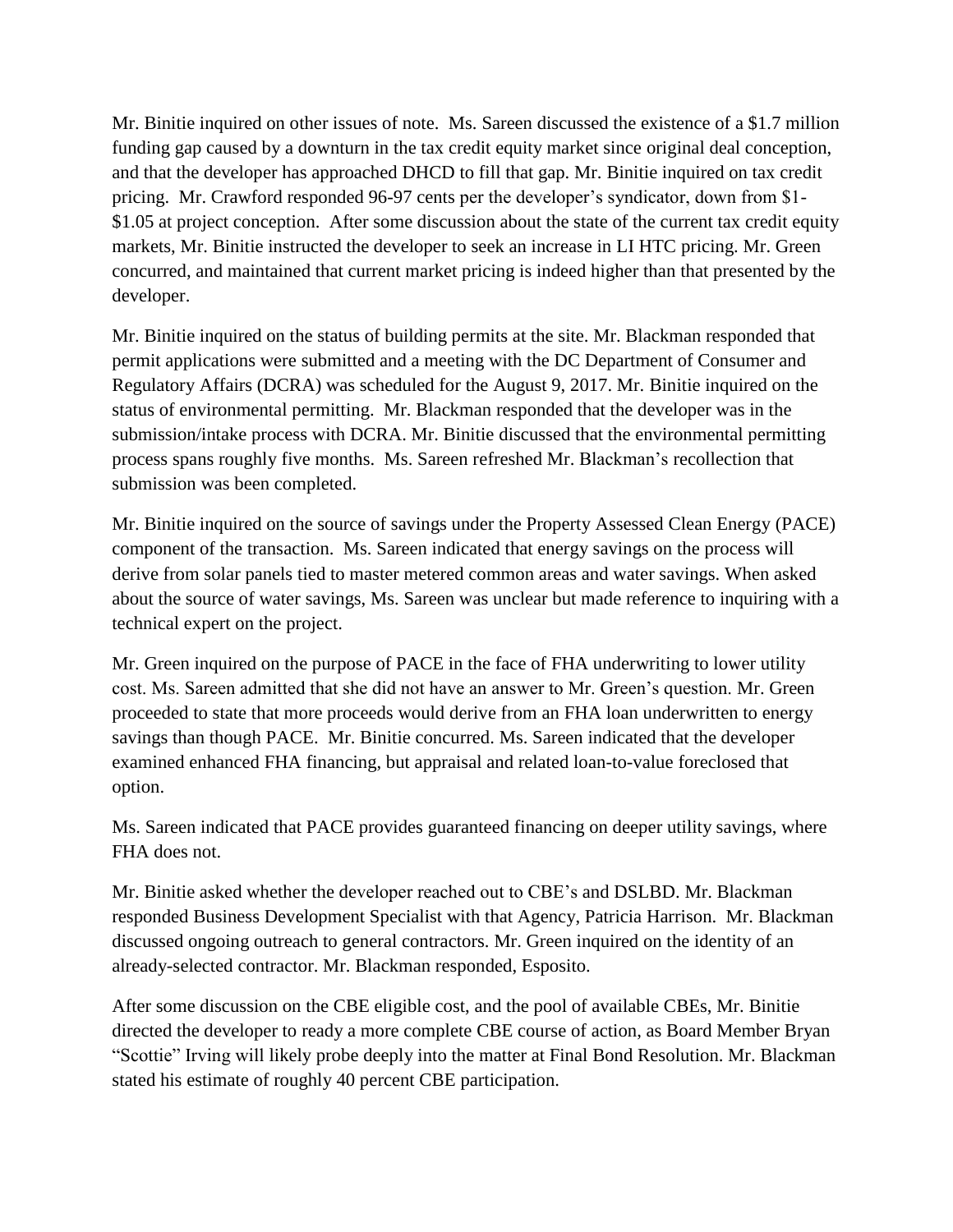With regard to the McKinney Act Loan application on the project, Mr. Binitie stated the Board's decision to approve \$500,000 of the developer's requested \$700,000.

Mr. Binitie called for a motion to approve the resolution.

A motion to approve the resolution was made by Mr. Jackson and seconded by Ms. Miller. Mr. Lee then took a roll call vote. All present members voted in the affirmative. The motion carried.

# **VI. DCHFA Resolution number 2017-15g regarding an equity investment through the Agency's Housing Investment Platform Single Family Pilot Program for the E Street Townhomes project**

The Agency recommends approval and adoption of a DCHFA Resolution for an equity investment not to exceed \$875,000 to the agencies Housing Investment Platform and to E Street Townhomes.

This will be the second investment under DCHFA's HIP platform, and the second one also under the Single Family Investment Pilot and also with the developer. The principal sponsor of the project is H2 Development, LLC, a recently formed entity controlled by Harvey Yancey and Tony Hudson.

The project consists of 15 townhomes located in Marshall Heights, and the townhomes will be priced affordable to workforce households. HIP and H2 Development, LLC will form three joint venture entities with H2 Serving as the managing member and HIP serving as the investment member.

HIP will provide 80% of the equity, up to \$875,000 and the sponsor will provide the balance of the required equity for the project. HIP and the sponsor will receive a preferred nominal rate of return of 6% on investment equity, and returns above the preferred return will be distributed 80% to the developer and 20% to HIP.

The townhomes are projected to sell in the low \$400,000s; a price point that combined with its slate of single family products makes quality home ownership affordable to workforce families.

The developer is also working with the DC Department of Consumer and Regulatory Affairs (DCRA) to develop an associated pre-apprenticeship program. The project is underwritten at an 80% loan to cost, which is below the 85%, which are terms quoted by City First Bank on phase one of the project.

The project will have an Internal Rate of Return (IRR) for HIP of 8.96% which is in the Agency's target IRR range.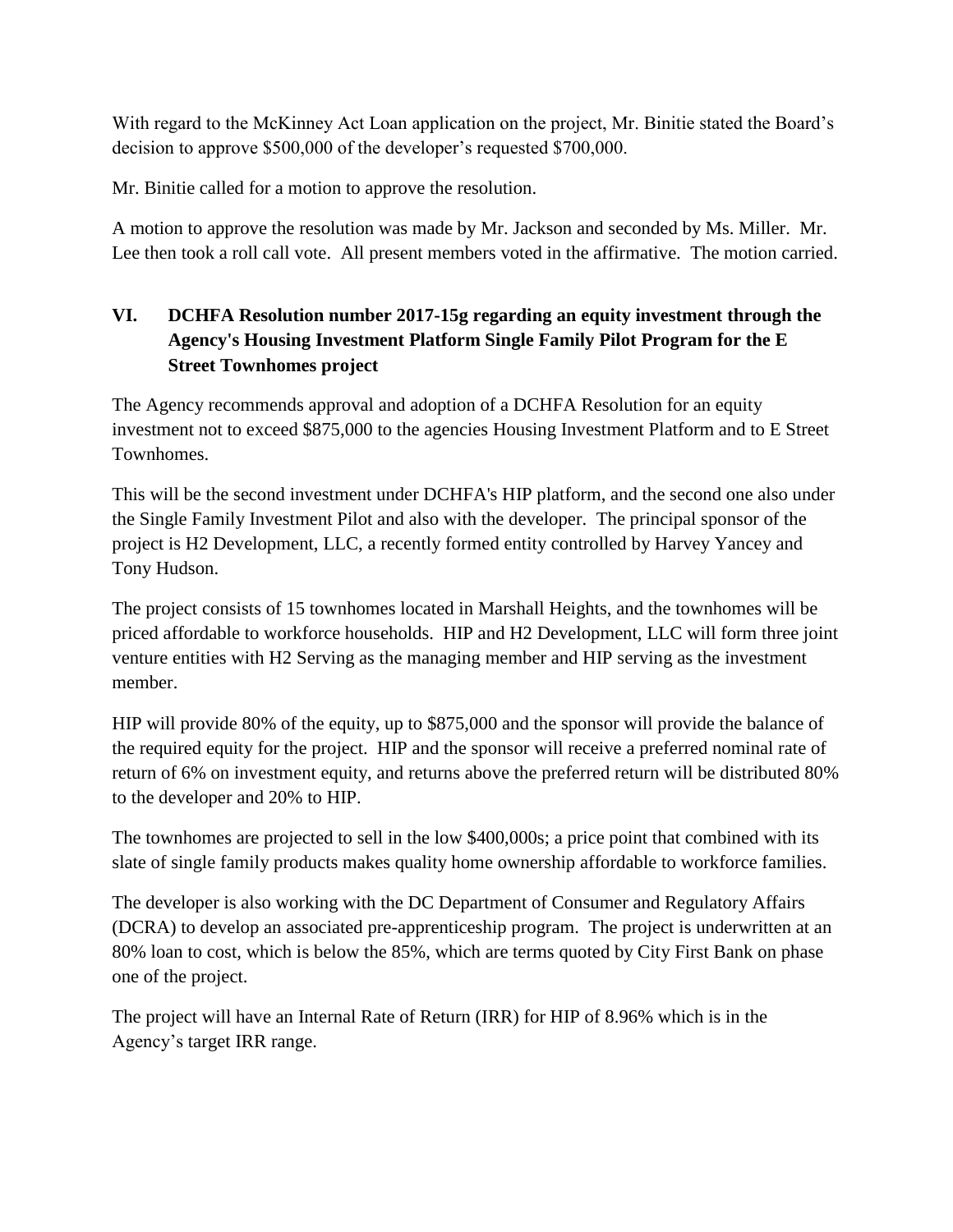Mr. Yancey and Mr. Hudson currently operate H2 Design Build (H2) which is a full service design and construction firm. That will also be the general contractor on the project. And H2 Design Build was recently approved as a CBE and DCE with SBE points.

Mr. Miller turned the presentation over the Mr.Yancey.

Mr. Yancey discussed H2's desire to bring affordable housing to the District's Marshall Heights community.

Mr. Binitie requested additional information on the firm related to total output. Mr. Yancey indicated that H2 has completed work on over 100 properties since firm inception, and has been publicly recognized for its work. He stated that current output is 20-25 projects (subsequently specified through Mr. Green's inquiry as "houses") per year.

Mr. Green asked whether stated output is inclusive of the units under consideration. Mr. Yancey responded in the negative. When asked whether output and overhead would be doubled with the addition of the HIP properties, Mr. Yancey responded in the affirmative to the initial question and in the negative to the latter, explaining that output will be managed through a relationship with a CBE partner and overhead controlled through what Mr. Yancey described as an administratively "tight ship."

Mr. Binitie asked for H2's rationale for purchasing the development site. Mr. Yancey provided the history of negotiation and sale with the previous owner, and cited market changes and development pipeline in the Marshall Heights Community.

Mr. Binitie applauded H2s selection of the Marshall Heights market. He also noted the Agency's ongoing development of lending policy, but expressed the Board's desire for the E Street transaction to move forward nevertheless.

Mr. Yancey spoke to the logistical benefit of a phased project. Mr. Green asked for clarification. Mr. Yancey explained that H2 is in the practice of securing buyers before construction such that homes are readied for purchase upon completion. Mr. Green inquired on the size of each phase. Mr. Yancey responded 5 homes. Mr. Binitie requested a more granular description of phasing, which Mr. Yancey provided.

Ms. Miller asked whether phased construction will continue regardless of pre-sale success. Mr. Yancey expressed his confidence that unsuccessful "residual" buyers from earlier phases will be in-cue to purchase subsequently constructed units.

Mr. Binitie called for a motion to approve the resolution.

A motion to approve the resolution was made by Mr. Green and seconded by Ms. Miller. Mr. Lee then took a roll call vote. All present members voted in the affirmative. The motion carried.